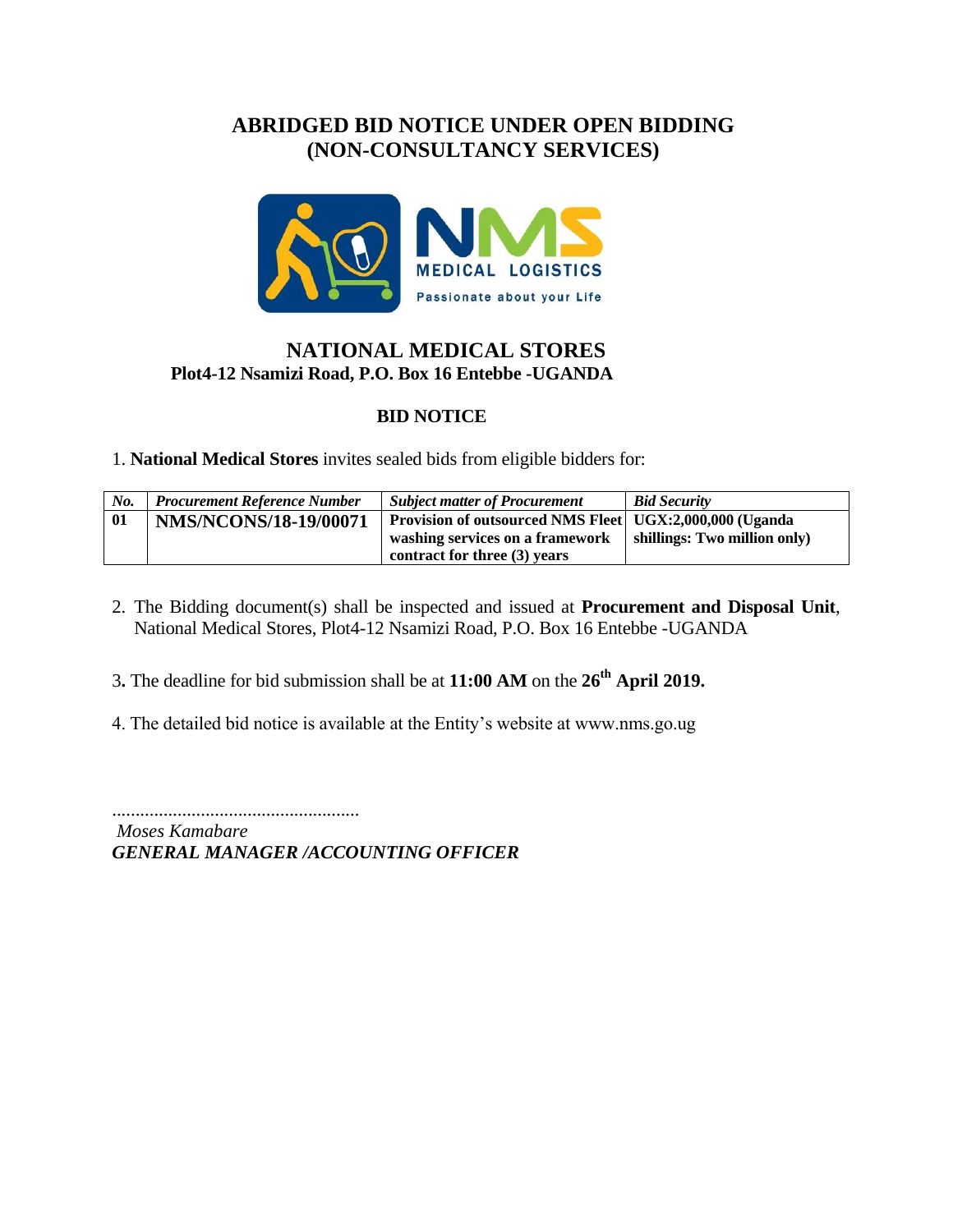

## **BID NOTICE UNDER OPEN BIDDING**

#### **Provision of outsourced NMS Fleet washing services on a framework contract for three (3) years contract under Tender Ref: NMS/NCONS/18-19/00071**

- 1. The **National Medical Stores** has allocated funds to be used for the acquisition of **Provision of outsourced NMS Fleet washing services on a framework contract for three (3) years.**
- 2. The Entity invites sealed bids from eligible bidders for the provision of the above service.
- 3. Bidding will be conducted in accordance with the open domestic bidding procedures contained in the Public Procurement and Disposal of Public Assets Act, 2003, and is open to all bidders.
- 4. Interested eligible bidders may obtain further information and inspect the bidding documents at the address given below at 7(a) from **8:00am to 5:00 pm**.
- 5. The Bidding Documents in English may be purchased by interested bidders on the submission of a written application to the address below at 7(b) and upon payment of a non-refundable fee of UGX: **300,000** (Uganda Shillings: Three hundred thousand only).
- 6. Bids must be delivered to the address below at7(c) at or before **11:00 AM** *on* **26th April 2019.** *All bids must be accompanied by a bid security of* **UGX: 2,000,000 (Uganda shillings: Two million).** *Bid securities must be valid until 27th November 2019.* Late bids shall be rejected. Bids will be opened in the presence of the bidders' representatives, who choose to attend at the address below at 7(d) at **11:30AM on 26th April 2019.**
- 7. (a) Documents may be inspected at: **Procurement and Disposal Unit**, National Medical Stores, Plot4- 12 Nsamizi Road, P.O. Box 16 Entebbe -UGANDA

 (b) Documents will be issued from: **Procurement and Disposal Unit**, National Medical Stores, Plot4-12 Nsamizi Road, P.O. Box 16 Entebbe -UGANDA

 (c) Bids must be delivered to: **General Manager's Office**, National Medical Stores, Plot 4-12 Nsamizi Road, P.O. Box 16 Entebbe -UGANDA

 (d) Address of Bid Opening: **Staff Canteen**, National Medical Stores. Plot 4-12 Nsamizi Road, P.O. Box 16 Entebbe –UGANDA.

| <b>Activity</b>                                                    | <b>Date</b>                                                                           |
|--------------------------------------------------------------------|---------------------------------------------------------------------------------------|
| a. Publish bid notice                                              | $20th$ March 2019.                                                                    |
| b. Date of issue                                                   | $20th$ March 2019.                                                                    |
| c. Bid closing date                                                | $26th$ April 2019 at 11.00am.                                                         |
| d. Evaluation process                                              | Within 20 working days from bid closing<br>date                                       |
| e. Display and communication<br>of best evaluated bidder<br>notice | Within 5 working days from Contracts<br>Committee award                               |
| f. Contract Signature                                              | After expiry of at least 10 working days<br>from display of the best evaluated bidder |

8. The planned procurement schedule (subject to changes) is as follows: